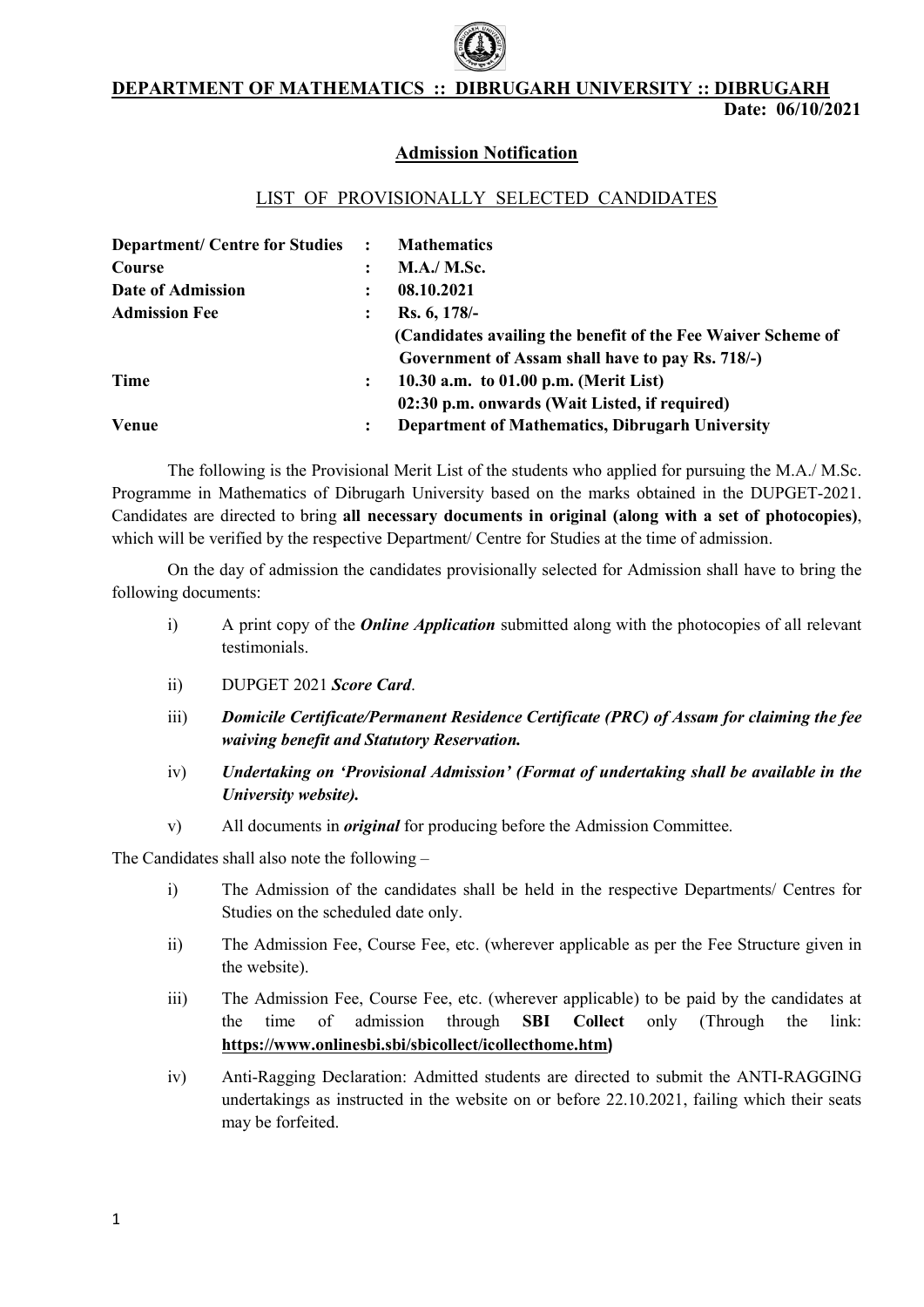- v) The Selection and Admission of all Academic Programmes covered by this Notification shall be purely provisional and subject to fulfillment of requisite norms of Qualifying Examinations and other relevant criteria.
- vi) Endowment Category: The Four (4) seats under the Endowment category shall be filled up from the Merit lists of the candidates based on the score of the DUPGET 2021 only. The candidates shall have to apply for the Endowment Seats from  $8<sup>th</sup>$  October, 2021 to 22<sup>nd</sup> October, 2021 during regular office hours.

| 80% for the Dibrugarh University Students<br>Quota<br>(5%)<br>⋇<br>$\approx$<br>(7%)<br>$\mathcal{S}_{\mathbf{0}}$<br>General<br>ದ<br>$\odot$<br>ρ<br>me<br>5%<br>(10%)<br>ጋΒ<br>ЭB<br>Intak<br>↽<br>$\circ$<br>冝<br>¤<br>$\Omega$<br>apa<br>$\sigma$<br>Plains<br><b>ther</b><br>57<br>$\overline{S}C$<br>ಜ<br>1S<br>8M<br>Ě |                                                                    |                                 |       |  |  |  |  |
|-------------------------------------------------------------------------------------------------------------------------------------------------------------------------------------------------------------------------------------------------------------------------------------------------------------------------------|--------------------------------------------------------------------|---------------------------------|-------|--|--|--|--|
|                                                                                                                                                                                                                                                                                                                               | 20% for the Other University Students                              |                                 |       |  |  |  |  |
|                                                                                                                                                                                                                                                                                                                               | (H)(5%)<br>(10%)<br>⊢<br>S<br>Ō٥<br>Ř<br>€<br>$\bar{\infty}$<br>்ப | Quota<br>ernume<br>Other<br>Sup | Total |  |  |  |  |
| 9<br>44<br>NA<br>4                                                                                                                                                                                                                                                                                                            | NA                                                                 |                                 | 4 I   |  |  |  |  |

Distribution of Seats

\* Including 4 (four) seats under EWS category

#### MERIT LIST

#### (A) FOR COLLEGES (AFFILIATED TO DIBRUGARH UNIVERSITY)

| SI. | <b>Name</b>                               | Gender       | <b>DUPGET</b> | Caste          | Remark        |
|-----|-------------------------------------------|--------------|---------------|----------------|---------------|
| No. |                                           |              | <b>Score</b>  |                |               |
| 01  | <b>ROKTIM MORAN</b>                       | M            | 59.75         | OBC/MOBC       |               |
| 02  | <b>MUNMI GOGOI</b>                        | F            | 47.00         | OBC/MOBC       |               |
| 03  | <b>AKASH GUPTA</b>                        | M            | 45.75         | <b>GENERAL</b> |               |
| 04  | <b>ANKITA DUTTA</b>                       | $\mathbf{F}$ | 40.75         | OBC/MOBC       |               |
| 05  | NAFISA SULTANA                            | $\mathbf{F}$ | 40.25         | <b>GENERAL</b> |               |
|     | <b>HUSSAIN</b>                            |              |               |                |               |
| 06  | <b>SHRISTILINA BHUYAN</b>                 | F            | 40.00         | <b>GENERAL</b> |               |
| 07  | <b>TRIDISHA NEOG</b>                      | $\mathbf F$  | 39.00         | <b>GERERAL</b> |               |
| 08  | <b>KAKU SAIKIA</b>                        | M            | 38.25         | OBC/MOBC       | $HS - 78.4\%$ |
| 09  | <b>SANJIBANI GOGOI</b>                    | F            | 38.25         | OBC/MOBC       | $HS - 73.0\%$ |
| 10  | PARASH BORA                               | M            | 36.50         | OBC/MOBC       |               |
| 11  | <b>RITUPAN SAIKIA</b>                     | M            | 36.00         | OBC/MOBC       |               |
| 12  | <b>CHITTRARANJAN GOGOI</b>                | M            | 35.00         | OBC/MOBC       |               |
| 13  | <b>ROHIT PEGU</b>                         | M            | 34.00         | ST(P)          |               |
| 14  | <b>AKLIMA BEGUM</b>                       | F            | 33.75         | <b>GENERAL</b> | $HS - 86.4\%$ |
| 15  | ZAKIR ALI                                 | M            | 33.75         | <b>GENERAL</b> | $HS - 85.4%$  |
| 16  | <b>ABHIJEET SINGH</b>                     | M            | 33.50         | <b>GENERAL</b> |               |
| 17  | NILAKSHI BORDOLOI                         | $\mathbf{F}$ | 33.25         | <b>GENERAL</b> |               |
| 18  | <b>HOMEN CHUTIA</b>                       | M            | 32.75         | OBC/MOBC       |               |
| 19  | <b>ARPITA MALLICK</b><br><b>CHOWDHURY</b> | F            | 32.00         | <b>GENERAL</b> | $HS - 86.7\%$ |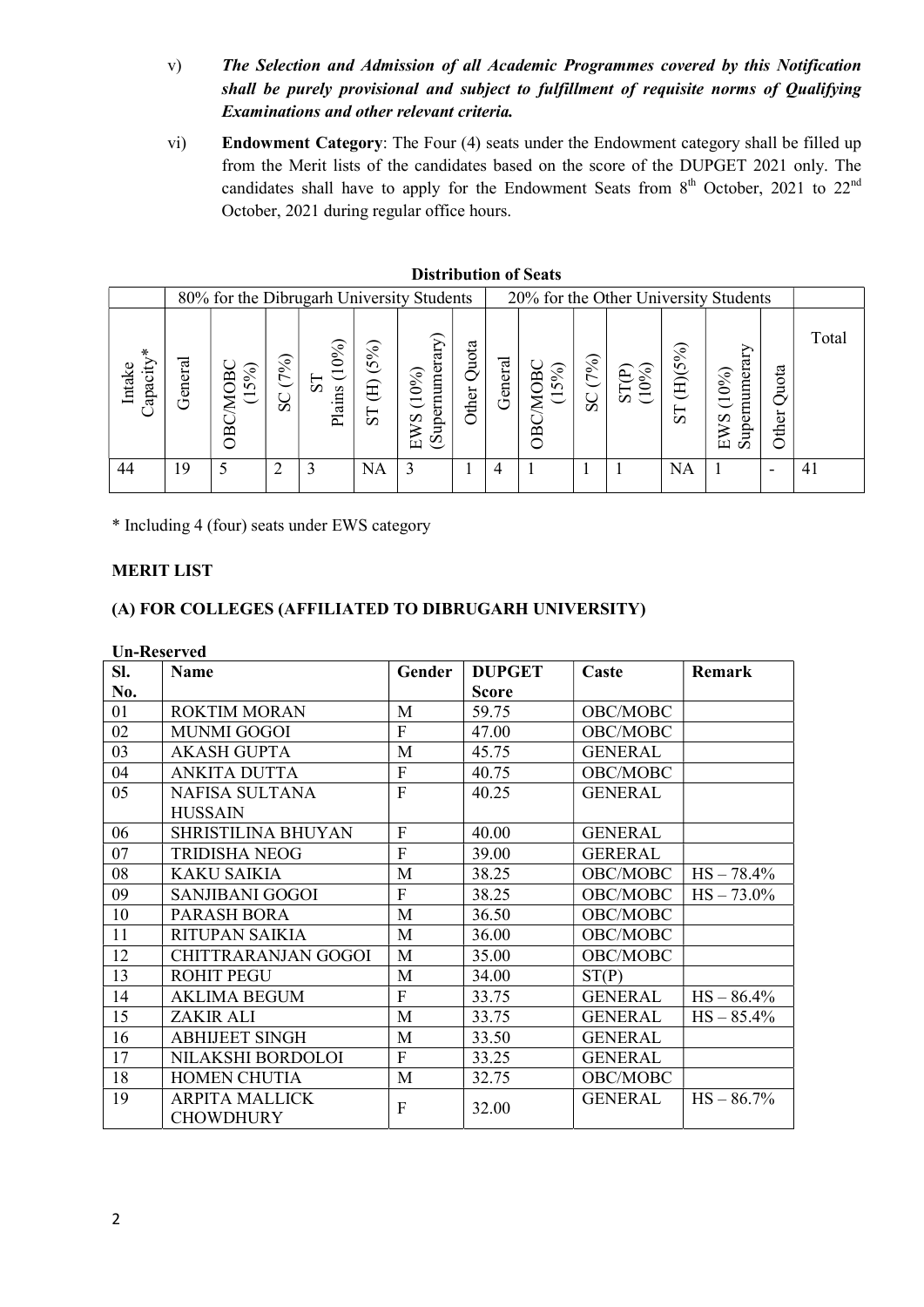#### Central Quota (Local Gaon Panchayat)

| <b>Sl. No.</b> | Name               | <b>Application</b><br>ID | Gender | <b>DU/Non-DU</b> |
|----------------|--------------------|--------------------------|--------|------------------|
| ററ<br>ΖU       | <b>BITU KONWAR</b> | 212002389                | М      | DU               |

#### OBC/ MOBC

| Sl. No. | <b>Name</b>       | Gender | <b>DUPGET Score</b> | <b>Remark</b> |
|---------|-------------------|--------|---------------------|---------------|
| 21      | URMILA BURAGOHAIN |        | 32.00               | $HS - 54.2\%$ |
| 22      | AKASH AICH        | M      | 30.25               |               |
| 23      | ANUPAMA CHETRI    |        | 29.75               |               |
| 24      | UPASHA SAIKIA     |        | 29.25               | $HS - 79.4\%$ |
| 25      | PRITAM BORAH      | M      | 29.25               | $HS - 71.6\%$ |

#### **SC**

| <b>Sl. No.</b> | $ -$<br>Name  | Gender | <b>DUPGET Score</b> |
|----------------|---------------|--------|---------------------|
| 26             | SUKRIV BOIDYA | М      | 27.50               |
| $\sim$<br>∠    | PRANJIT DAS   | M      | 24.00               |

## $ST(P)$

| $-1-$          |                     |        |                     |  |  |
|----------------|---------------------|--------|---------------------|--|--|
| <b>Sl. No.</b> | <b>Name</b>         | Gender | <b>DUPGET Score</b> |  |  |
| 28             | <b>ABHIJIT MILI</b> | M      | 27.75<br>ل ا ما ک   |  |  |
| 29             | <b>MILION TARAK</b> | M      | 25.00               |  |  |
| 30             | <b>BIKRAM BORAH</b> | М      | 22.25<br>ت که و کرک |  |  |

## $ST(H)$

| Sl. No.       | Name                  | Gender | <b>DUPGET Score</b> |
|---------------|-----------------------|--------|---------------------|
| $\sim$<br>ີ - | No Eligible Applicant |        |                     |
| $\mathcal{L}$ | No Eligible Applicant |        | -                   |

## EWS (Supernumerary)

| <b>Sl. No.</b> | <b>Name</b>           | Gender | <b>DUPGET Score</b> |
|----------------|-----------------------|--------|---------------------|
| 33             | DIGANTA BHATTARAI     | M      | 31.00               |
| 34             | <b>HIFZUR RAHMAN</b>  | М      | 28.25               |
| ت ب            | <b>MUJIBUR RAHMAN</b> | М      | 26.75               |

# (B) FOR COLLEGES (AFFILIATED TO OTHER UNIVERSITIES)

#### Un-Reserved

| SI. | <b>Name</b>           | Gender         | <b>DUPGET</b> | Caste          | University                |
|-----|-----------------------|----------------|---------------|----------------|---------------------------|
| No. |                       |                | <b>Score</b>  |                |                           |
| 36  | <b>INDRANI KALITA</b> | $\mathbf F$    | 60.25         | <b>GENERAL</b> | <b>COTTON UNIVERSITY</b>  |
| 37  | <b>SANGEETA</b>       | F              | 51.25         | <b>GENERAL</b> | <b>GAUHATI UNIVERSITY</b> |
|     | <b>SARMAH</b>         |                |               |                |                           |
| 38  | <b>SHASWATI DOLOI</b> | F              | 38.75         | <b>GENERAL</b> | <b>GAUHATI UNIVERSITY</b> |
| 39  | <b>HIMANGSHU</b>      | <b>GENERAL</b> | 38.50         | <b>GENERAL</b> | <b>GAUHATI UNIVERSITY</b> |
|     | <b>KALITA</b>         |                |               |                |                           |

# OBC/ MOBC

| Sl. No. | Name            | Gender | <b>DUPGET</b><br><b>Score</b> | <b>University</b> |
|---------|-----------------|--------|-------------------------------|-------------------|
| 40      | PRIYANUJ SAIKIA | М      | 36.50                         | ASTU              |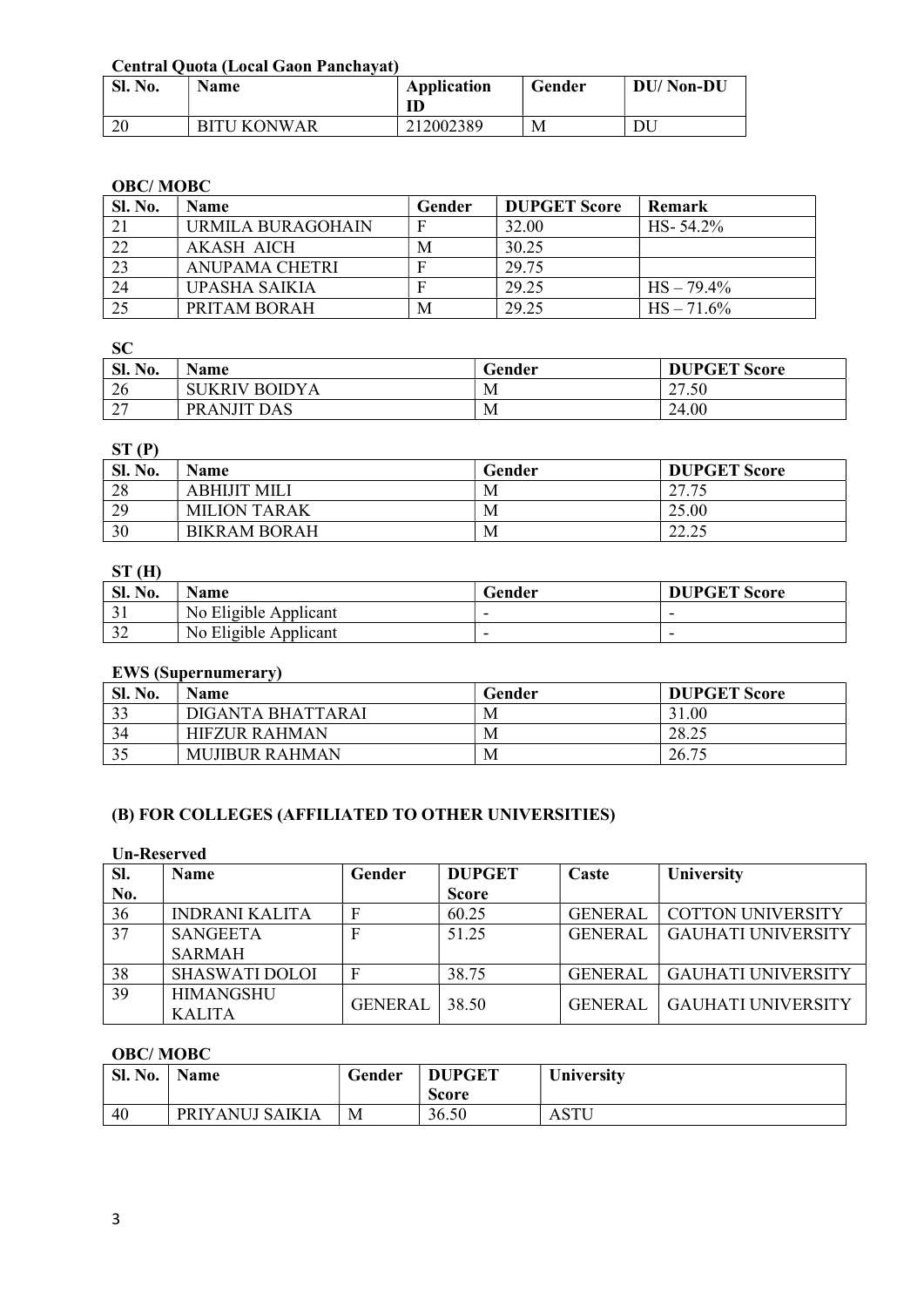| ۰.<br>v | ×<br>., | ٧<br>v |
|---------|---------|--------|

| Sl. No. | Name         | Gender | <b>DUPGET</b><br>Score | University                |
|---------|--------------|--------|------------------------|---------------------------|
| 4       | KAUSHIK DEKA | М      | 38.00                  | <b>GAUHATI UNIVERSITY</b> |

# ST (P)

| 511<br>SI.<br>No. | Name                             | Gender | <b>DUPGET</b><br><b>Score</b> | University                | Remark                     |
|-------------------|----------------------------------|--------|-------------------------------|---------------------------|----------------------------|
| 42                | <b>GEETASHRI</b><br><b>RABHA</b> |        | 18.75                         | <b>GAUHATI UNIVERSITY</b> | $HSLC - 92%$<br>$HS - 72%$ |

# $ST(H)$

| SI. No. | <b>Name</b>           | Gender                   | <b>DUPGET</b><br><b>Score</b> | <b>University</b> |
|---------|-----------------------|--------------------------|-------------------------------|-------------------|
| 43      | No Eligible Applicant | $\overline{\phantom{0}}$ | -                             |                   |

# EWS (Supernumerary)

| SI.<br>No. | Name              | Gender | <b>DUPGET</b><br><b>Score</b> | <b>University</b>       |
|------------|-------------------|--------|-------------------------------|-------------------------|
| 44         | JPAM SHARMA<br>RL | M      | 30.25%                        | UHATI UNIVERSITY<br>GAI |

# WAITING LIST (Dibrugarh University Affiliated Colleges)

| SI.<br>No. | <b>Name</b>                 | Caste           | <b>Marks</b> | Remark        |
|------------|-----------------------------|-----------------|--------------|---------------|
| 01         | <b>KHUSBU DEVI</b>          | General         | 32.00        | $HS - 75.8\%$ |
| 02         | <b>URMILA BURAGOHAIN</b>    | <b>OBC/MOBC</b> | 32.00        | $HS - 54.2\%$ |
| 03         | <b>SAMPRITY BHUYAN</b>      | <b>GENERAL</b>  | 31.25        |               |
| 04         | DIGANTA BHATTARAI           | <b>GENERAL</b>  | 31.00        |               |
| 05         | <b>AKASH AICH</b>           | OBC/MOBC        | 30.25        |               |
| 06         | <b>SAMRAT DUTTA</b>         | <b>GENERAL</b>  | 29.75        |               |
| 07         | <b>ANUPAMA CHETRI</b>       | OBC/MOBC        | 29.75        |               |
| 08         | <b>UPASHA SAIKIA</b>        | OBC/MOBC        | 29.25        |               |
| 09         | PRITAM BORAH                | <b>OBC/MOBC</b> | 29.25        |               |
| 10         | PRAGYA PHUKON               | OBC/MOBC        | 28.75        |               |
| 11         | <b>ERASHIKHA DEVI</b>       | OBC/MOBC        | 28.75        |               |
| 12         | <b>HIFZUR RAHMAN</b>        | <b>GENERAL</b>  | 28.25        |               |
| 13         | <b>ABHIJIT MILI</b>         | ST(P)           | 27.75        |               |
| 14         | <b>SUKRIV BOIDYA</b>        | <b>SC</b>       | 27.50        |               |
| 15         | <b>ANAMIKA BORAH</b>        | OBC/MOBC        | 27.50        |               |
| 16         | HILLOLJYOTI MAHANTA         | <b>GENERAL</b>  | 27.50        |               |
| 17         | <b>NILUTPAL SAIKIA</b>      | OBC/MOBC        | 27.25        |               |
| 18         | <b>BIPLAB SAIKIA</b>        | OBC/MOBC        | 27.25        |               |
| 19         | KAMALESWAR CHUTIA           | OBC/MOBC        | 27.00        |               |
| 20         | <b>ABHISHEK KUMAR GUPTA</b> | <b>GENERAL</b>  | 26.75        |               |
| 21         | <b>MUJIBUR RAHMAN</b>       | <b>GENERAL</b>  | 26.75        |               |
| 22         | ANGANA SAIKIA               | OBC/MOBC        | 26.50        |               |
| 23         | <b>JAYANTA MADHAB BORAH</b> | OBC/MOBC        | 26.50        |               |
| 24         | PRIYANKU HAZARIKA           | <b>GENERAL</b>  | 26.00        |               |
| 25         | <b>DIPU KUMAR SAH</b>       | OBC/MOBC        | 25.75        |               |
| 26         | YOGRAJ SHARMA               | <b>GENERAL</b>  | 25.75        |               |
| 27         | URBAKHI CHETIA              | OBC/MOBC        | 25.50        |               |
| 28         | PROTIKSHYA GOGOI            | OBC/MOBC        | 25.50        |               |
| 29         | <b>BRISTY BORAH</b>         | OBC/MOBC        | 25.25        |               |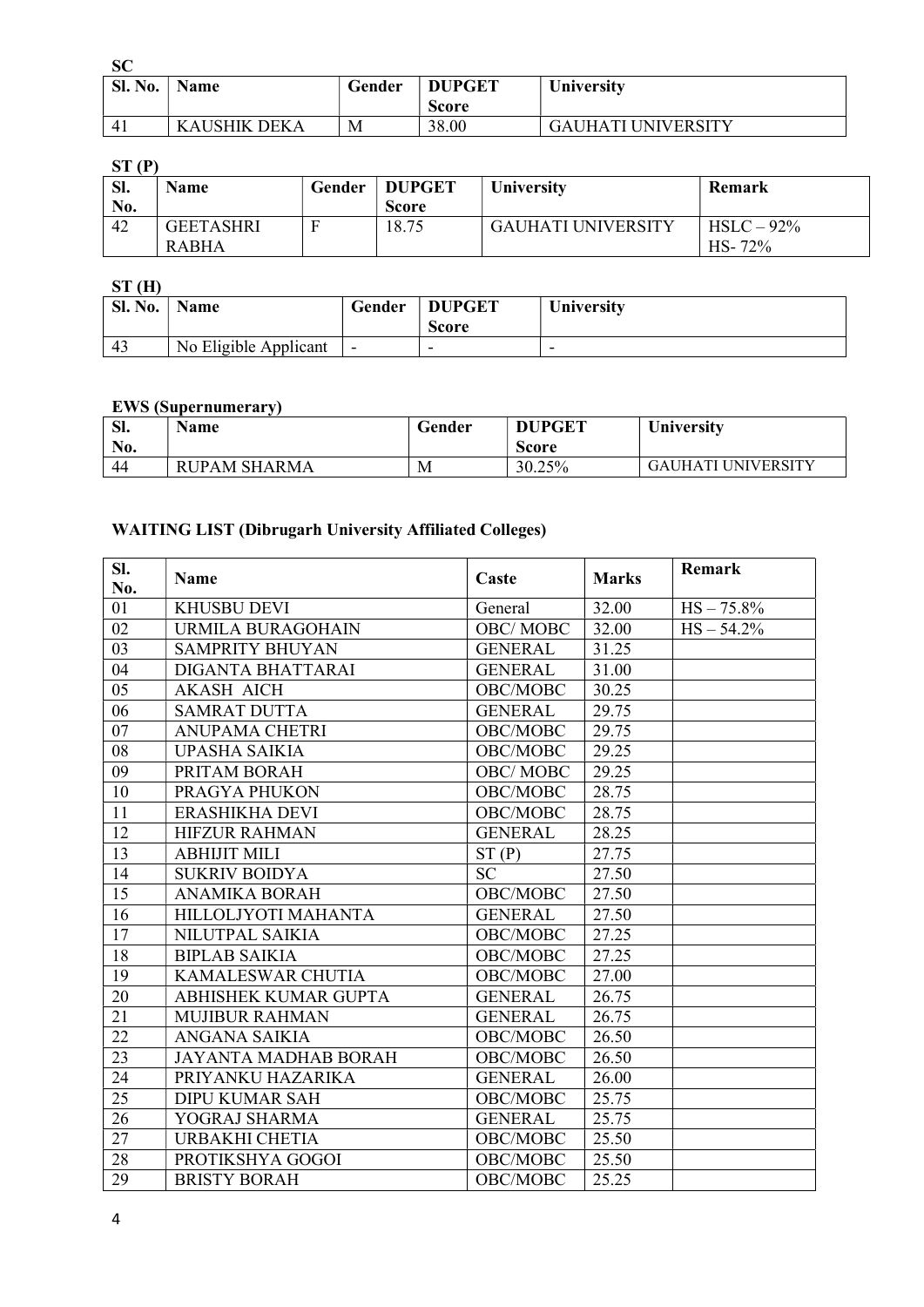| 30     | <b>MILION TARAK</b>        | ST(P)               | 25.00 |  |
|--------|----------------------------|---------------------|-------|--|
| 31     | <b>DIMPI HAZARIKA</b>      | OBC/MOBC            | 24.50 |  |
| 32     | <b>NIKITA GOGOI</b>        | OBC/MOBC            | 24.25 |  |
| 33     | <b>ARPAN BHUYAN</b>        | <b>GENERAL</b>      | 24.00 |  |
| 34     | PRANJIT DAS                | <b>SC</b>           | 24.00 |  |
| 35     | <b>SAGARIKA CHETIA</b>     | OBC/MOBC            | 23.75 |  |
| 36     | RASHMI REKHA DUARAH        | OBC/MOBC            | 23.75 |  |
| 37     | <b>ANIKETH LODH</b>        | <b>GENERAL</b>      | 23.50 |  |
| 38     | PANKAJ GOGOI               | OBC/MOBC            | 23.25 |  |
| 39     | ZINGTHISHREE GOGOI         | OBC/MOBC            | 23.25 |  |
| 40     | ANUBHAV CHALIHA            | <b>GENERAL</b>      | 23.00 |  |
| 41     | NIBASH ADHIKARI            | <b>GENERAL</b>      | 22.75 |  |
| 42     | <b>RAHUL BORUAH</b>        | OBC/MOBC            | 22.75 |  |
| 43     | <b>BIKASH RANJAN GOGOI</b> | OBC/MOBC            | 22.50 |  |
| 44     | SANKARJYOTI KALITA         | OBC/MOBC            | 22.50 |  |
| 45     | SHUDHANGSHU SEKHAR SARMAH  | <b>GENERAL</b>      | 22.50 |  |
| 46     | <b>MRINAL DAS</b>          | <b>SC</b>           | 22.50 |  |
| 47     | <b>AKASHEE BORAH</b>       | <b>GENERAL</b>      | 22.50 |  |
| 48     | <b>BIKRAM BORAH</b>        | ST(P)               | 22.25 |  |
| 49     | <b>DITU BANIA</b>          | <b>SC</b>           | 22.25 |  |
| 50     | <b>MADHUJYA BORAH</b>      | <b>GENERAL</b>      | 22.25 |  |
| 51     | <b>DEEPRAJ GOGOI</b>       | OBC/MOBC            | 22.25 |  |
| 52     | ANKUR JYOTI HATIBORUAH     | OBC/MOBC            | 22.25 |  |
| 53     | BEDANTA KUMAR BORUAH       | <b>GENERAL</b>      | 22.00 |  |
| 54     | PARISMITA BORAH            | OBC/MOBC            | 21.75 |  |
| 55     | SUDHANGSHU SAIKIA          | ST(P)               | 21.25 |  |
| 56     | SHASHANKA CHANGMAI         | OBC/MOBC            | 21.25 |  |
| 57     | <b>MEHNAZ KHAN</b>         | <b>GENERAL</b>      | 21.25 |  |
| 58     | <b>GAUTAM CHETRY</b>       | OBC/MOBC            | 21.25 |  |
| 59     | <b>BULBUL BURAGOHAIN</b>   | OBC/MOBC            | 21.25 |  |
| 60     | TRIVANEE HAZARIKA          | OBC/MOBC            | 21.25 |  |
| 61     | RAJPRATIM BORPHUKAN        | OBC/MOBC            | 21.00 |  |
| 62     | PREENON PRIYANKUSH         |                     |       |  |
|        | <b>BHAGOWATI</b>           | OBC/MOBC            | 21.00 |  |
| 63     | PALASHJYOTI BORUAH         | OBC/MOBC            | 21.00 |  |
| 64     | АВНІLЕКН РАТНАК            | OBC/MOBC            | 21.00 |  |
| 65     | NAYANJYOTI SAIKIA          | <b>GENERAL</b>      | 21.00 |  |
| 66     | SHAMIRAN SARMAH BORDOLOI   | <b>GENERAL</b>      | 21.00 |  |
| 67     | <b>ALOK CHAKRABORTY</b>    | <b>GENERAL</b>      | 20.75 |  |
| 68     | HANSRAJ DEHINGIA           | OBC/MOBC            | 20.75 |  |
| 69     | KAUSTUBH MONI GOGOI        | OBC/MOBC            | 20.50 |  |
| $70\,$ | PALLAV JYOTI DAS           | <b>SC</b>           | 20.25 |  |
| 71     | SHRAYA ADHIKARI            | <b>GENERAL</b>      | 20.25 |  |
| 72     | HIMASHREE SHARMA           | <b>GENERAL</b>      | 20.25 |  |
| 73     | MONIMUGDHA SAIKIA          | <b>GENERAL</b>      | 20.00 |  |
| 74     | PALLAB JYOTI GOGOI         | OBC/MOBC            | 20.00 |  |
| 75     | PRANJANA SAIKIA            | <b>GENERAL</b>      | 19.75 |  |
| 76     | <b>DIGANTA PEGU</b>        | ST(P)               | 19.50 |  |
| 77     | <b>SUMAN BORAH</b>         | OBC/MOBC            | 19.25 |  |
| 78     | NITISHA KANCHAN CHUTIA     | $\mathrm{OBC/MOBC}$ | 19.25 |  |
| 79     | <b>BHAILEENA SONOWAL</b>   | ST(P)               | 19.00 |  |
| 80     | PARTHA PRATIM CHETIA       | OBC/MOBC            | 19.00 |  |
| 81     | <b>SUMI BORBORUAH</b>      | OBC/MOBC            | 19.00 |  |
| 82     | <b>BANANI DUTTA</b>        | OBC/MOBC            | 19.00 |  |
| 83     | SOPNALI SAIKIA             | <b>GENERAL</b>      | 19.00 |  |
| 84     | <b>GUNJAN DOLEY</b>        | ST(P)               | 19.00 |  |
|        |                            |                     |       |  |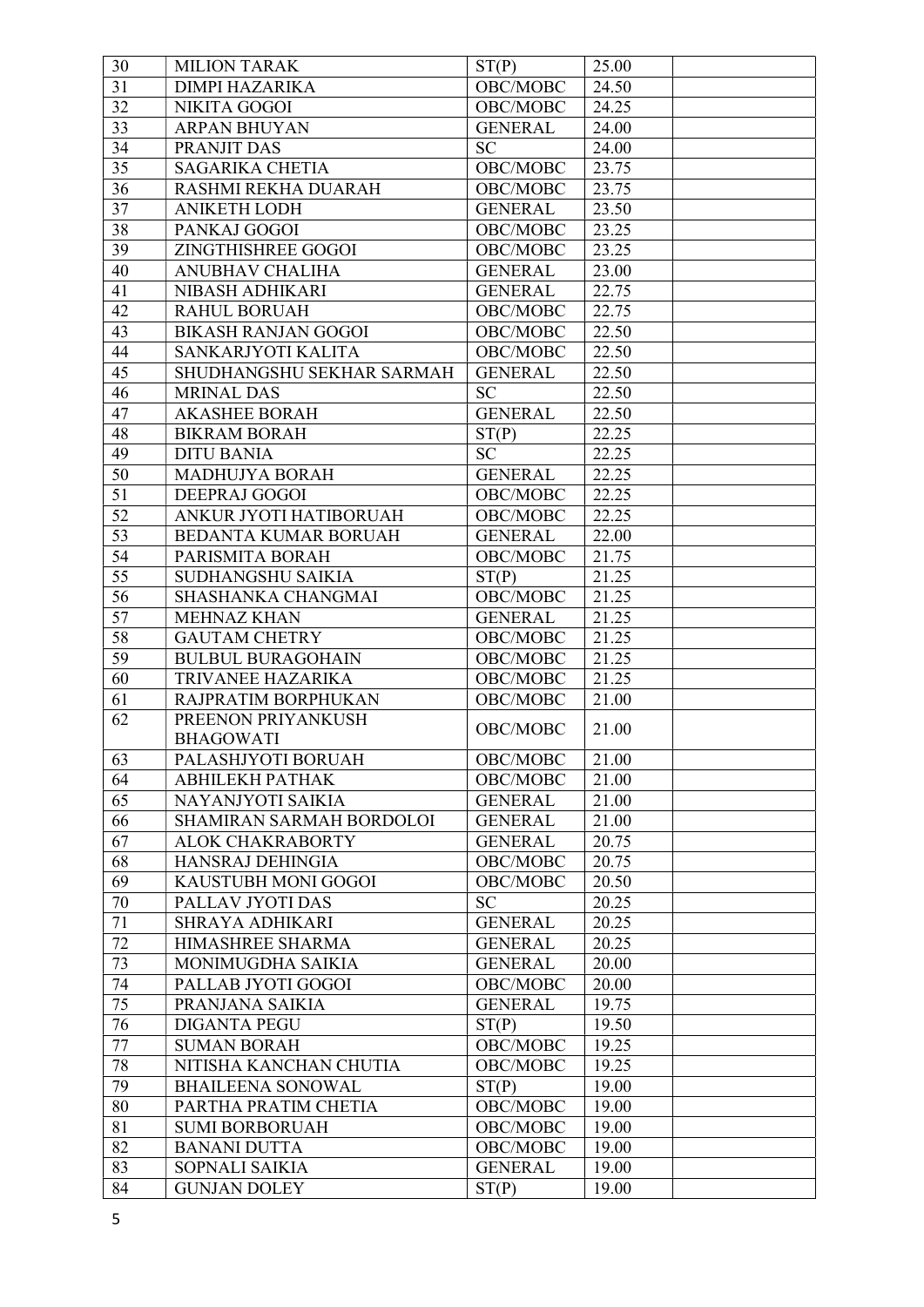| 85              | MONIKONKONA GOGOI        | OBC/MOBC       | 18.75 |
|-----------------|--------------------------|----------------|-------|
| 86              | CHITRAKALPA CHUTIA       | OBC/MOBC       | 18.75 |
| 87              | <b>DITUL DUTTA</b>       | OBC/MOBC       | 18.75 |
| 88              | PUJA BHATTA              | <b>GENERAL</b> | 18.75 |
| 89              | <b>SOHIDUR AHMED</b>     | <b>GENERAL</b> | 18.75 |
| 90              | <b>BHABESH SENAPATI</b>  | OBC/MOBC       | 18.75 |
| 91              | <b>RITASHREE BORA</b>    | OBC/MOBC       | 18.25 |
| 92              | <b>ANIMESH DAS</b>       | <b>SC</b>      | 18.25 |
| 93              | DEVASHANKAR BORUAH       | OBC/MOBC       | 18.25 |
| 94              | <b>JYOTISHMOY BORAH</b>  | OBC/MOBC       | 18.25 |
| $\overline{95}$ | DAISY SONOWAL            | ST(P)          | 18.00 |
| 96              | <b>GUNADEEP GOHAIN</b>   | OBC/MOBC       | 18.00 |
| 97              | <b>SAMPREETY DEVI</b>    | OBC/MOBC       | 18.00 |
| 98              | <b>RIJIB BORKAKOTI</b>   | <b>GENERAL</b> | 18.00 |
| 99              | <b>BITUPAN SAIKIA</b>    | OBC/MOBC       | 17.75 |
| 100             | <b>BITUPON SAIKIA</b>    | OBC/MOBC       | 17.75 |
| 101             | <b>SAUROV DUTTA</b>      | <b>GENERAL</b> | 17.75 |
| 102             | PRAGJYOTISH GOGOI        | OBC/MOBC       | 17.75 |
| 103             | <b>TANAZ NOUREEN</b>     | <b>GENERAL</b> | 17.75 |
| 104             | PONKHI HAZARIKA          | OBC/MOBC       | 17.75 |
| 105             | YUVRAJ SINGH             | OBC/MOBC       | 17.75 |
| 106             | <b>DEBASISH DUTTA</b>    | <b>GENERAL</b> | 17.50 |
| 107             | MRIGANKA BARUAH          | <b>GENERAL</b> | 17.05 |
| 108             | ZAHID ALAM               | <b>GENERAL</b> | 17.50 |
| 109             | PARINITA BORAH           | <b>GENERAL</b> | 17.50 |
| 110             | <b>BIPUL NGATEY</b>      | ST(P)          | 17.25 |
| 111             | <b>RAHUL SAIKIA</b>      | OBC/MOBC       | 17.25 |
| 112             | NILUTPALA SAIKIA         | OBC/MOBC       | 17.25 |
| 113             | <b>KRISHNA CHUTIA</b>    | OBC/MOBC       | 17.00 |
| 114             | <b>BIPLOB PHUKON</b>     | OBC/MOBC       | 16.75 |
| 115             | <b>DULAL SAIKIA</b>      | <b>GENERAL</b> | 16.75 |
| 116             | <b>BHASKAR PEGU</b>      | ST(P)          | 16.75 |
| 117             | <b>PRABIR KONWAR</b>     | OBC/MOBC       | 16.50 |
| 118             | SUBHRANGSHUDEEP CHETIA   | OBC/MOBC       | 16.50 |
| 119             | SANKAR JYOTI SAIKIA      | <b>GENERAL</b> | 16.50 |
| 120             | <b>CHANDON BORA</b>      | OBC/MOBC       | 16.50 |
| 121             | <b>LUCKY SONOWAL</b>     | ST(P)          | 16.25 |
| 122             | KALPA JYOTI BORAH        | OBC/MOBC       | 16.25 |
| 123             | PANCHAMI KAKOTY          | <b>GENERAL</b> | 16.25 |
| 124             | ANGSHUMAN BORAH          | <b>SC</b>      | 16.25 |
| 125             | <b>RAJIB BORKAKOTI</b>   | <b>GENERAL</b> | 16.25 |
| 126             | <b>RAJESH BORAH</b>      | OBC/MOBC       | 16.25 |
| 127             | <b>CHANDA CHETRI</b>     | OBC/MOBC       | 16.00 |
| 128             | <b>TRIDIP BURAGOHAIN</b> | OBC/MOBC       | 15.75 |
| 129             | LOKHYASHREE BORAH        | <b>SC</b>      | 15.50 |
| 130             | MITHU BURAGOHAIN         | OBC/MOBC       | 15.50 |
| 131             | MADHUSMITA GOGOI         | OBC/MOBC       | 15.50 |
| 132             | <b>AMLAN JYOTI BORA</b>  | OBC/MOBC       | 15.50 |
| 133             | <b>TARALI GOGOI</b>      | OBC/MOBC       | 15.50 |
| 134             | <b>DIP BORI</b>          | ST(P)          | 15.50 |
| 135             | RONJUMONI GOGOI          | OBC/MOBC       | 15.25 |
| 136             | PARTHA PRATIM GOGOI      | <b>GENERAL</b> | 15.25 |
| 137             | <b>MRINMOY BORA</b>      | OBC/MOBC       | 15.25 |
| 138             | PAPUL PEGU               | ST(P)          | 15.25 |
| 139             | AMLAN JYOTI SENCHOWA     | OBC/MOBC       | 15.25 |
| 140             | <b>ANKITA GOGOI</b>      | OBC/MOBC       | 15.25 |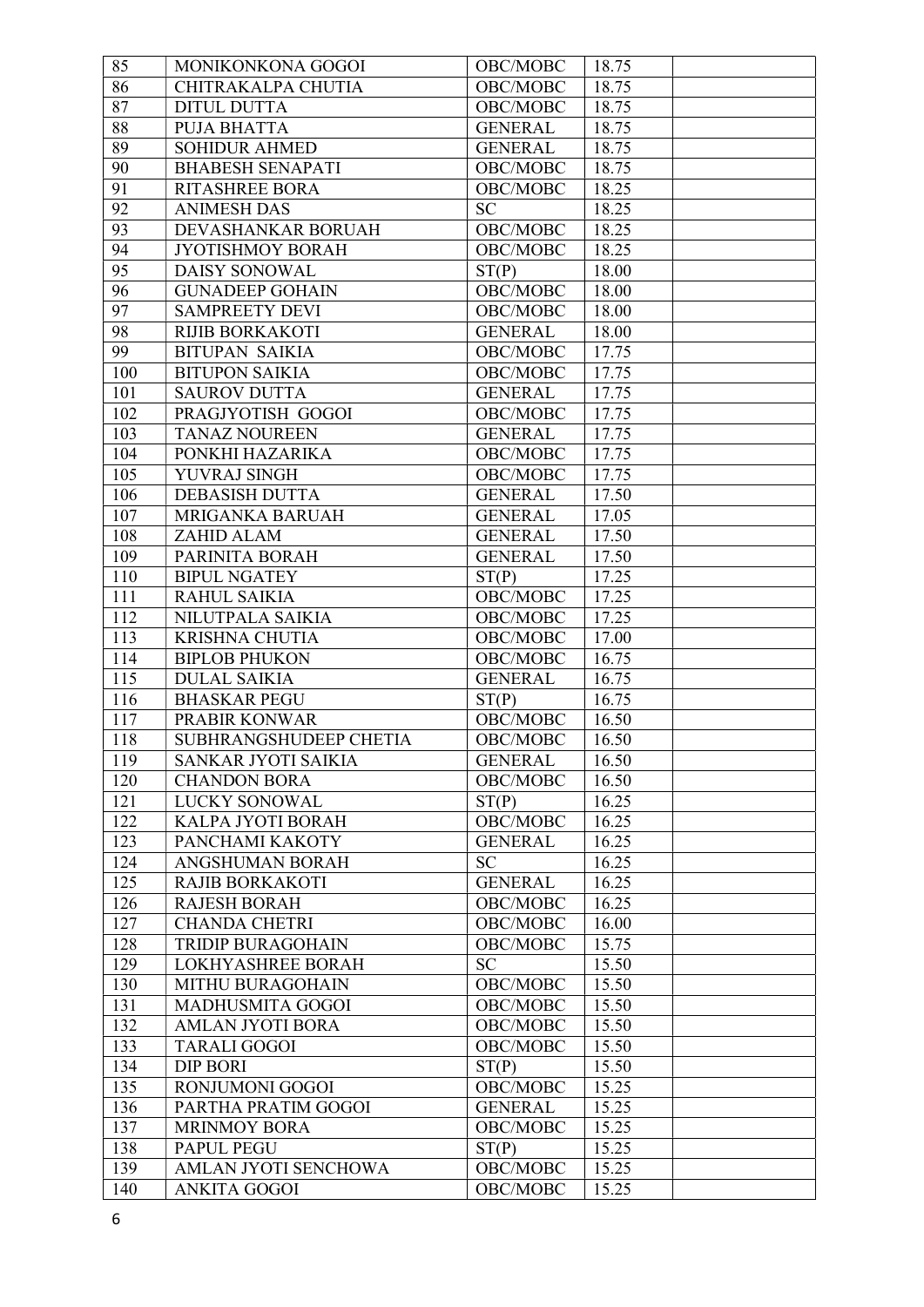| 141 | ABDUL WADUD          | <b>GENERAL</b> | 15.25 |  |
|-----|----------------------|----------------|-------|--|
| 142 | <b>LIZA DUTTA</b>    | OBC/MOBC       | 15.00 |  |
| 143 | PRANJIT LAHON        | OBC/MOBC       | 15.00 |  |
| 144 | <b>DEVOJANI BORA</b> | OBC/MOBC       | 5.00  |  |
| 145 | ASHIM UJJAL SAIKI    | OBC/MOBC       | 5.00  |  |
| 146 | PARISHMITA DAS       | OBC/MOBC       | 15.00 |  |
| 147 | <b>MRIDU DUTTA</b>   | OBC/MOBC       | 5.00  |  |

# WAITING LIST (Other than Dibrugarh University)

| <b>Sl. No.</b>  | Name                         | Caste          | <b>Marks</b> | Remark |
|-----------------|------------------------------|----------------|--------------|--------|
| 1               | <b>KAUSHIK DEKA</b>          | <b>SC</b>      | 38.00        |        |
| $\overline{2}$  | PRATIKSHYA DUTTA             | <b>GENERAL</b> | 37.75        |        |
| $\overline{3}$  | PRIYANUJ SAIKIA              | OBC/MOBC       | 36.50        |        |
| 04              | <b>ANKITA GOGOI</b>          | OBC/MOBC       | 34.50        |        |
| 05              | <b>KARANJIT KALITA</b>       | <b>GENERAL</b> | 33.75        |        |
| 06              | HAFIZUL ISLAM MONDAL         | <b>GENERAL</b> | 33.50        |        |
| 07              | <b>SUMA DAS</b>              | <b>SC</b>      | 32.50        |        |
| 08              | <b>ALKA RAI</b>              | OBC/MOBC       | 32.00        |        |
| 09              | <b>CHUNIRAJ BORAH</b>        | <b>GENERAL</b> | 31.75        |        |
| 10              | <b>BIBHASH BHATTACHARYYA</b> | <b>GENERAL</b> | 31.50        |        |
| 11              | RAJARSHI SARASWATI           | <b>GENERAL</b> | 31.00        |        |
| 12              | <b>BISHAL SAHA</b>           | OBC/MOBC       | 30.75        |        |
| $1\overline{3}$ | PRAKASH DAS                  | SC             | 30.75        |        |
| 14              | <b>RUPAM SHARMA</b>          | <b>GENERAL</b> | 30.25        |        |
| 15              | NUREDA K J KHANAM            | <b>GENERAL</b> | 30.25        |        |
| 16              | RAJARSHI SARMA               | <b>GENERAL</b> | 30.00        |        |
| 17              | <b>BHRIGU DAS</b>            | <b>GENERAL</b> | 29.75        |        |
| 18              | RIPAM HAZARIKA               | <b>SC</b>      | 29.25        |        |
| 19              | <b>KRIPA BIBHAV SARMA</b>    | <b>GENERAL</b> | 28.50        |        |
| 20              | <b>ARINDAM BARMAN</b>        | <b>GENERAL</b> | 28.00        |        |
| 21              | AMLAN JYOTI SAHARIA          | OBC/MOBC       | 26.50        |        |
| 22              | <b>DITI PANCHANAN</b>        | <b>GENERAL</b> | 26.50        |        |
| 23              | <b>DIKSHITA KUMARI</b>       | OBC/MOBC       | 25.50        |        |
| 24              | <b>KABITA SHARMA</b>         | <b>GENERAL</b> | 25.50        |        |
| 25              | <b>DHRUBAJYOTI DAS</b>       | OBC/MOBC       | 25.00        |        |
| 26              | <b>HIMA BORAH</b>            | <b>GENERAL</b> | 25.00        |        |
| 27              | <b>ANKUR RAJ BORA</b>        | <b>GENERAL</b> | 24.25        |        |
| 28              | ANANYA MAHANTA               | <b>GENERAL</b> | 23.75        |        |
| 29              | NABAJYOTI BORAH              | <b>GENERAL</b> | 23.75        |        |
| 30              | DHRITI KASHYAP               | <b>GENERAL</b> | 23.75        |        |
| 31              | DEEPSIKHA BHUYAN             | <b>GENERAL</b> | 23.75        |        |
| 32              | <b>BHASHKAR JYOTI DAS</b>    | <b>SC</b>      | 23.25        |        |
| 33              | PRIYA KUMAR CHETRI           | OBC/MOBC       | 23.25        |        |
| 34              | <b>ASHRAFUL ZAMAN</b>        | <b>GENERAL</b> | 23.00        |        |
| 35              | <b>BHAIRABEE SARMAH</b>      | <b>GENERAL</b> | 22.75        |        |
| 36              | PINKU PRASAD KANU            | OBC/MOBC       | 22.75        |        |
| 37              | ANTARIPA KASHYAP             | <b>GENERAL</b> | 22.50        |        |
| 38              | <b>BEDANTA BARUAH</b>        | OBC/MOBC       | 22.50        |        |
| 39              | <b>NUR NEHAR ANSARI</b>      | <b>GENERAL</b> | 22.50        |        |
| 40              | <b>SMITA RANI BHUYAN</b>     | <b>GENERAL</b> | 22.25        |        |
| 41              | NILAM KUMAR DEKA             | <b>GENERAL</b> | 22.25        |        |
| 42              | PAKIJA SULTANA               | <b>GENERAL</b> | 22.00        |        |
| 43              | <b>ALYMPICA TALUKDAR</b>     | <b>GENERAL</b> | 21.75        |        |
| 44              | KASHYAP KALYAN GOGOI         | OBC/MOBC       | 21.75        |        |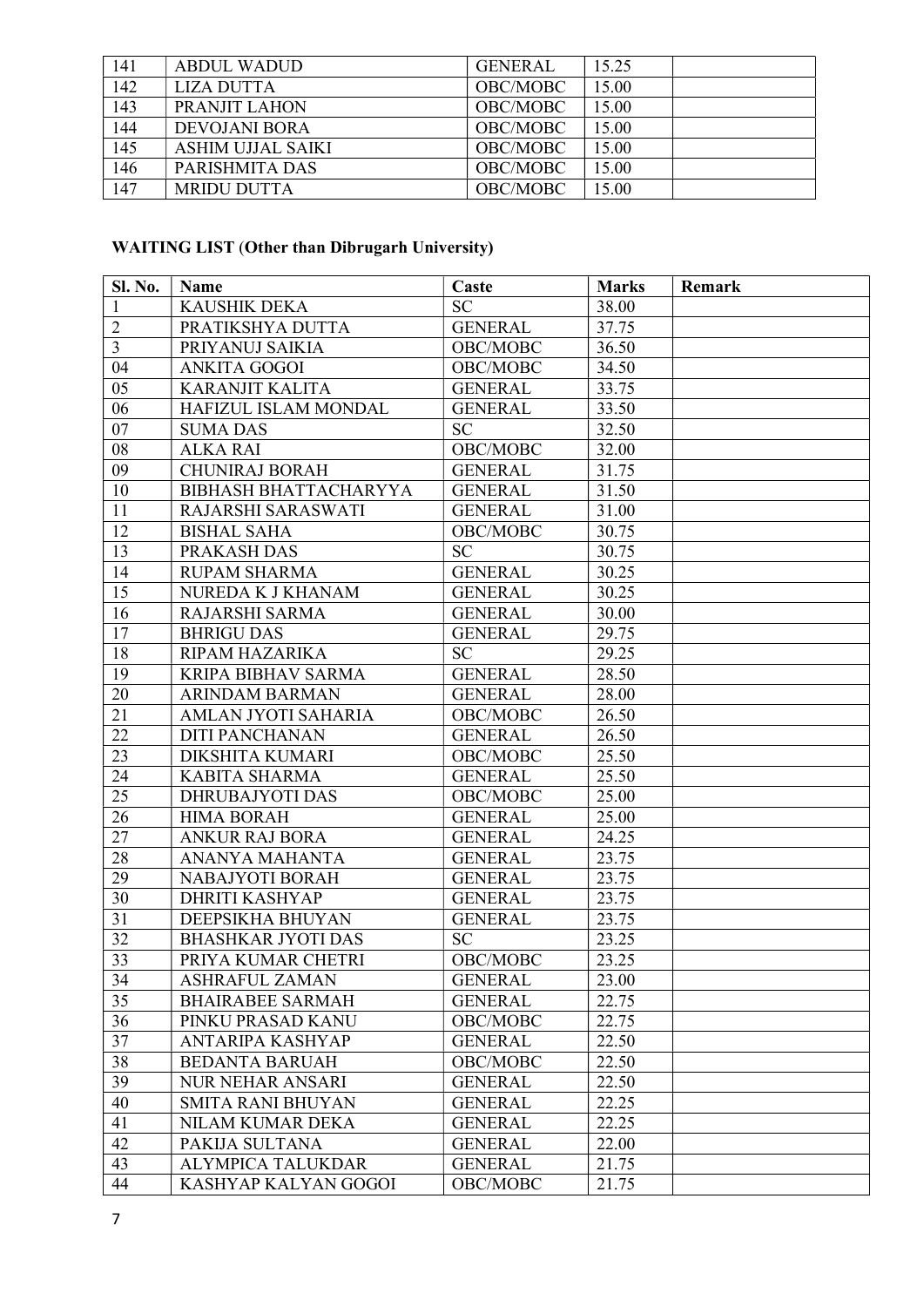| 45              | MADHURJYA PRASAD DAS       | <b>SC</b>      | 21.75 |                         |
|-----------------|----------------------------|----------------|-------|-------------------------|
| 46              | HIRAK JYOTI BHUYAN         | OBC/MOBC       | 21.50 |                         |
| 47              | PARIMITA KASHYAP           | <b>SC</b>      | 21.50 |                         |
| 48              | SEMIMA AKHTAR HANNAN       | <b>GENERAL</b> | 21.50 |                         |
| 49              | <b>KOJ TUKU</b>            | ST(H)          | 21.25 | Not a domicile of Assam |
| 50              | <b>ARINDOM SAIKIA</b>      | <b>GENERAL</b> | 21.25 |                         |
| 51              | PALLABI KALITA             | <b>GENERAL</b> | 21.25 |                         |
| 52              | DHRUBAJYOTI BARUAH         | OBC/MOBC       | 21.25 |                         |
| 53              | <b>RIYA ROHMAN</b>         | <b>GENERAL</b> | 21.00 |                         |
| 54              | <b>ASHISH DEY</b>          | <b>GENERAL</b> | 20.00 |                         |
| $\overline{55}$ | <b>NIKU BARMAN</b>         | OBC/MOBC       | 19.75 |                         |
| $\overline{56}$ | SUDAKSHINA BHUYAN          | <b>GENERAL</b> | 19.75 |                         |
| 57              | <b>SURUJ LEKHARU</b>       | <b>GENERAL</b> | 19.25 |                         |
| 58              | <b>BHASKAR JYOTI DUTTA</b> |                |       |                         |
|                 | <b>PHUKAN</b>              | <b>GENERAL</b> | 19.25 |                         |
| 59              | PARTHA PRATIM DAS          | <b>GENERAL</b> | 19.00 |                         |
| 60              | <b>DIMPAL DAS</b>          | <b>SC</b>      | 19.00 |                         |
| 61              | JUPITARA BHATTACHARJYA     | <b>GENERAL</b> | 19.00 |                         |
| 62              | PRITAM MUKHARJEE           | <b>GENERAL</b> | 19.00 |                         |
| $\overline{63}$ | <b>GEETASHRI RABHA</b>     | ST(P)          | 18.75 | HS-72%, HSLC-92%        |
| 64              | <b>GAURAV DEORI</b>        | ST(P)          | 18.75 | HS-72%, HSLC-87%        |
| 65              | MANASHJYOTI LAMU BORUAH    | OBC/MOBC       | 18.50 |                         |
| 66              | <b>KANGKANA PATHAK</b>     | <b>GENERAL</b> | 18.50 |                         |
| 67              | NIHARIKA TALUKDAR          | <b>GENERAL</b> | 18.50 |                         |
| 68              | PALLAB KUMAR BORAH         | OBC/MOBC       | 18.25 |                         |
| 69              | <b>SATABDI DEY</b>         | OBC/MOBC       | 18.25 |                         |
| 70              | <b>SARIF AL MABUD</b>      | <b>GENERAL</b> | 18.00 |                         |
| 71              |                            | <b>GENERAL</b> |       |                         |
| 72              | <b>KAMRAN UMAR</b>         |                | 18.00 |                         |
|                 | POMPI DAS                  | <b>GENERAL</b> | 17.50 |                         |
| 73              | <b>RIFA TAJFIA</b>         | <b>GENERAL</b> | 17.50 |                         |
| 74              | <b>FOUZIA BEGUM</b>        | <b>GENERAL</b> | 17.25 |                         |
| 75              | PARTHA JYOTI CHUTIA        | OBC/MOBC       | 17.00 |                         |
| 76              | <b>ABU BAKKAR SIDDIQUE</b> | <b>GENERAL</b> | 17.00 |                         |
| 77              | NURJAMAL MONDAL            | <b>GENERAL</b> | 17.00 |                         |
| 78              | ANINDITA GOGOI             | OBC/MOBC       | 17.00 |                         |
| 79              | <b>AZMINA KHATUN</b>       | <b>GENERAL</b> | 16.75 |                         |
| 80              | MAYURI CHAKRAVARTY         | <b>GENERAL</b> | 16.25 |                         |
| 81              | <b>PUBALI SARMA</b>        | <b>GENERAL</b> | 16.25 |                         |
| 82              | DISHA MONI KAKATI          | <b>GENERAL</b> | 16.25 |                         |
| 83              | RADHIKA PRADHAN            | OBC/MOBC       | 16.25 |                         |
| 84              | NAYANMONI SAIKIA           | <b>GENERAL</b> | 16.00 |                         |
| 85              | <b>RONDEEP MORAN</b>       | OBC/MOBC       | 16.00 |                         |
| 86              | <b>AKUL GOGOI</b>          | OBC/MOBC       | 15.75 |                         |
| 87              | YANNI SARMAH               | <b>GENERAL</b> | 15.50 |                         |
| 88              | <b>RACHI OLEMAN</b>        | <b>GENERAL</b> | 15.25 |                         |
| 89              | <b>NASRIN SAIKIA</b>       | <b>GENERAL</b> | 15.00 |                         |
| 90              | <b>TARALI DEKA</b>         | <b>GENERAL</b> | 15.00 |                         |
| 91              | <b>JUKTAMONI GAUTAM</b>    | <b>GENERAL</b> | 15.00 |                         |
| 92              | <b>SAIDUR RAHMAN</b>       | <b>GENERAL</b> | 15.00 |                         |
| 93              | MOMTAZ BEGUM               | <b>GENERAL</b> | 15.00 |                         |
| 94              | <b>JAIDUL ISLAM</b>        | <b>GENERAL</b> | 14.25 |                         |
| 95              | <b>NARGIS SIDDIQUE</b>     | <b>GENERAL</b> | 14.25 |                         |
| 96              | MASUMA AKTAR MOLLAH        | <b>GENERAL</b> | 14.25 |                         |
| 97              | <b>LISA BORA</b>           | OBC/MOBC       | 14.00 |                         |
| 98              | <b>GARGI SAIKIA</b>        | OBC/MOBC       | 13.75 |                         |
| 99              | <b>NARGIS SULTANA</b>      | <b>GENERAL</b> | 13.75 |                         |